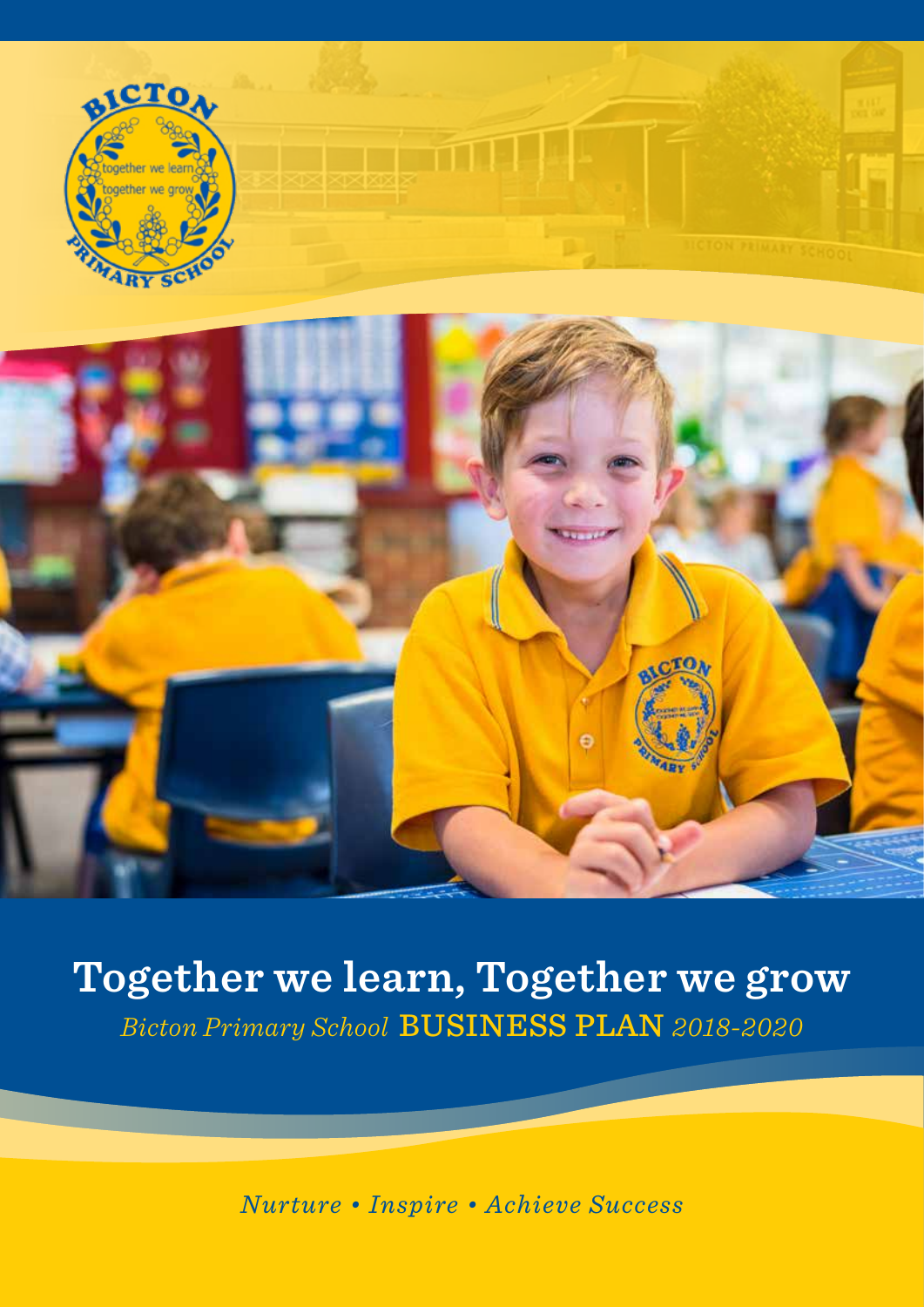

#### **We are delighted to present this plan, "Together we learn, Together we grow", which sets the strategic direction for Bicton Primary School over the next three years.**

This plan is for every child who attends Bicton Primary School.

The critical importance of the early years of a child's life to their future educational success is well known. We want every one of our students to have the best start to school, and to master the foundation literacy and numeracy skills, as well as the personal and social capabilities, required for later years of schooling.

As students progress through our school, it is important to ensure they develop essential skills, knowledge and understandings in a range of disciplines. We want parents, families and our community to support your children's learning at home and in school, and value education as the most powerful driver for future success.

By focusing on the priorities and aspirations in this plan, we believe we will make a real difference to our Bicton Students.

#### School context and community profile

Bicton Primary School is located in the established suburb of Bicton, 6km east of Fremantle, near the beautiful Swan River. The school was opened in 1904. Bicton became an Independent Public School (IPS) in 2015.

Bicton Primary is a dynamic learning community working collaboratively to assist children to realise their potential and to develop creative, positive and independent people.

We aim for personal excellence based on recognition of individual differences, supported by a positive learning environment of developmentally appropriate instruction. Innovation and new thinking is encouraged, and introduced, to contribute to students' academic, social and emotional wellbeing.

Our school promotes a respectful, nurturing, and supportive environment. We have committed teachers, dedicated support staff and supportive parents working together to meet our school's vision, to nurture, inspire and achieve success.

The school is part of local community life, with the sporting facilities and playground equipment being in frequent use out of school hours in both formal and casual arrangements. The Board and our P&C encourages staff, parent and community partnerships to ensure that together we are meeting the needs of our students and providing them with opportunities to engage in lifelong learning with an active citizenship focus that prepares them for their future.

The aesthetics of the school buildings and settings, with terraced grounds and established trees make the school a pleasant place to visit, work and learn.

#### Neighbouring Schools

As a suburban school we share education boundaries with government schools; Attadale, Palmyra and Richmond and nongovernment schools; Mel and Santa Maria and Our Lady of Fatima.

#### **The Bicton Primary School Business Plan has been developed in accordance with Section 63 of the Education Act 1999 where it states:**

#### **The functions of the principal are to:**

- establish a plan for the school in consultation with the School Board and the school's teaching staff setting out its objectives and how the objectives and priorities will be achieved
- in consultation with the School Board and the school's teaching staff to monitor and report on the school's performance in relation to the plan.

#### **According to Section 128 of the Education Act 1999 the functions of a school board are:**

#### **To take part —**

- in establishing, and reviewing from time to time, the school's objectives, priorities and general policy directions
- in the planning of financial arrangements necessary to fund those objectives, priorities and directions
- **The members of the school board have considered and endorsed the school Business Plan for 2018 – 2020:**
- CHAIR Nick Emelijanow
- PRINCIPAL Kerryn Woodhouse
- P&C REPRESENTATIVE Sue Pember
- ELECTED PARENT MEMBERS Marie Protich, Bianca Byrne, Geoff Doig, David Creasy, Christine Truscott, Susan O'Byrne, Margaret Irvine and Denise Neilson
- **ELECTED STAFF MEMBERS Dane Franklin.** Anna Di Giorgio and Sue Simper

#### **The members of the school Administration Team have considered and endorsed the school Business Plan for 2018 – 2020:**

PRINCIPAL – Kerryn Woodhouse

ASSOCIATE PRINCIPAL – Dane Franklin

ASSOCIATE PRINCIPAL – Donna Madden

• in evaluating the school's performance in achieving them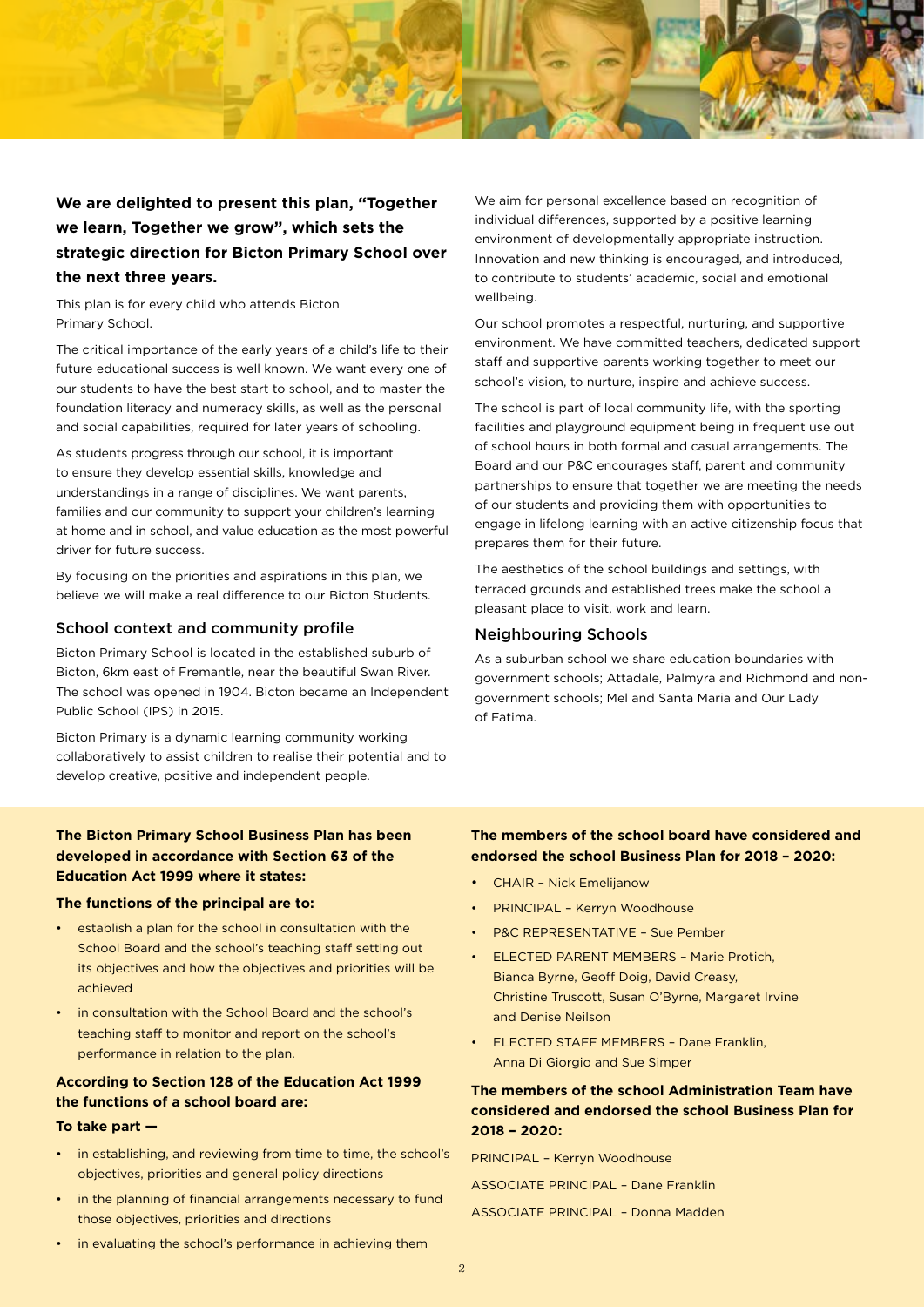# **Our Bicton MISSION**

Bicton Primary School exists to develop our children to be creative, positive and independent people. We aim for personal excellence based on recognition of individual differences, supported by a positive learning environment of developmentally appropriate instruction. Our school promotes a respectful, nurturing, and supportive environment.

Each student's self-esteem is fostered by positive relationships with students and staff. We strive to have our parents, teachers, and community members actively involved in our school life.

By promoting high standards and expectations we all share the responsibility for achieving the school vision.



## *To nurture, inspire and achieve success*  **Our Bicton VISION:**

### **RESPECT**

We treat ourselves, our peers, our community and our environment with respect

### **LEARNING**

We challenge our students to be creative, positive and independent thinkers who strive to reach their full potential

### **HAPPINESS**

We create an environment where our students enjoy learning and can have fun

### **INTEGRITY**

We are committed to acting openly. honestly and ethically

### WORKING **TOGETHER**

We work together to achieve and share success

### **RESPONSIBILITY**

We take responsibility for our decisions, our actions and their consequences

### **RESILIENCE**

**Our** 

**Bicton**

VALUES

We nurture our students' social and emotional skills so that they can be confident in themselves and their decisions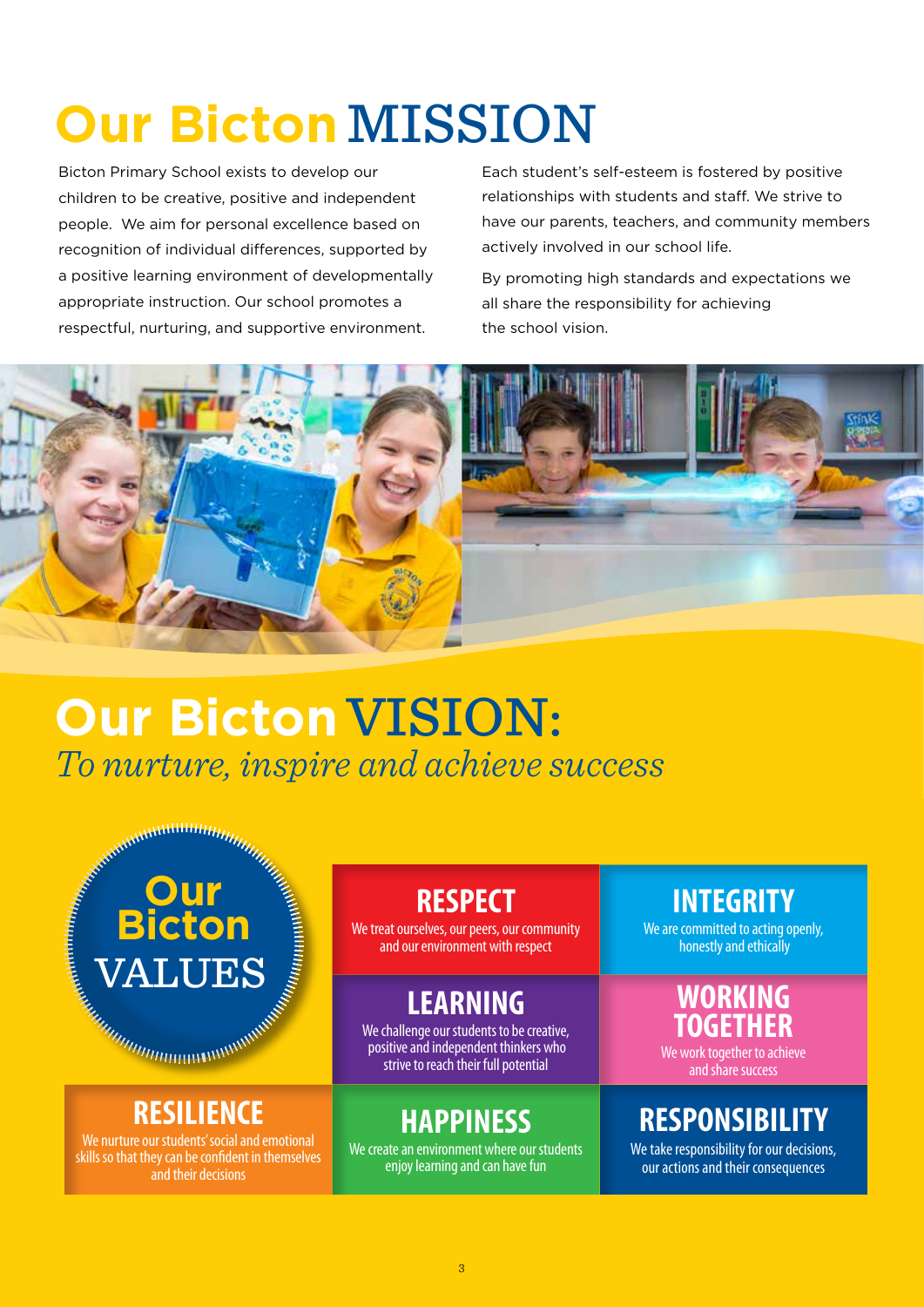### SCHOOL STRATEGY 2018-2020

#### Success for all students

In a safe and orderly environment, build on strengths, identify areas for improvement and address the needs of our students, with the intention of making every student meet their potential.

#### High quality teaching and leadership

The basis for improved student learning outcomes is high quality teaching and leadership.

#### Build school community partnerships

Generate positive relationships and productive partnerships with our parents and our community.



### **BICTON STRATEGIC OBJECTIVE 1:** Success for all students

We aim to build on strengths, identify areas requiring improvement and address the needs of our students with the intention of making every student meet their potential.

#### KEY SCHOOL ATTAINMENT TARGETS

#### **Literacy and Numeracy:**

#### **Achievement**

- By 2020,Year 3 NAPLAN performance consistently matches or exceeds that of like schools in Reading and Numeracy.
- By 2020,Year 5 NAPLAN performance consistently matches or exceeds that of like schools in Writing and Numeracy.
- By 2020, improve the Year 3 and 5 NAPLAN performance of Writing to be similar to like schools.
- By 2020, the cumulative frequency score of Pre Primary On Entry Assessment to be equal or above state average in Numeracy and Reading.

#### **Progress**

- By 2020, progress of Year 5 students identified for Case Management will be similar to or above like schools in Numeracy.
- By 2020, progress of Year 3 students identified for Case Management will be similar to or above like schools in Reading.

#### **Science:**

- Increase the percentage of students achieving at or above the Western Australian Achievement Standard in all year levels for Science.
- By 2020, the medium of tested students is at or above that of tested schools in ACER Progressive Achievement Tests (PAT) benchmarks in Science.

#### **Humanities and Social Sciences (HaSS):**

• Increase the percentage of students achieving at or above the Western Australian Curriculum Achievement Standard in all year levels for Humanities and Social Sciences (HaSS).

#### **Technologies:**

• Students achieve at or above the Western Australian Curriculum Achievement Standard in all year levels for Technologies.

#### **Community, Staff and Student Feedback:**

- Bi Annual School Survey data will reflect positive parent satisfaction.
- Bi Annual School Survey data will reflect positive student satisfaction.
- Bi Annual School Survey data will reflect positive staff satisfaction.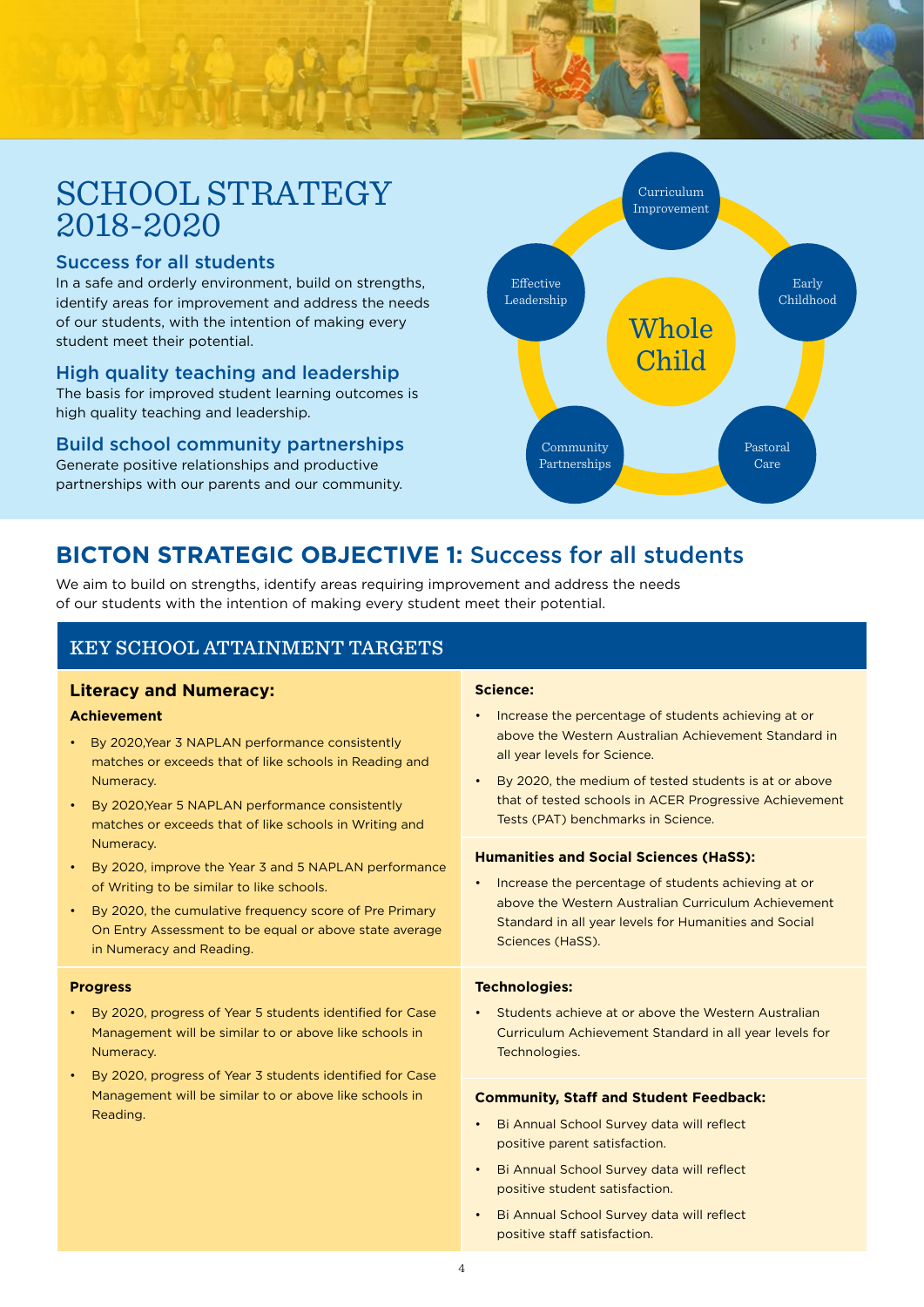### **BICTON STRATEGIC OBJECTIVE 1:** Success for all students

- Reliable and valid student data is routinely collected and analysed by teachers.
- Longitudinal data sets are used to inform planning, teaching and assessment.
- Administer On-Entry assessments for all PP. Re-assess end of PP and Year 1, as required.
- Set high expectations and targets for all students, in operational planning, based on data and analysis.
- Case Management approach and documented improvement plans are used to enhance student capabilities in Literacy, Numeracy, social and emotional and behaviour.
- Documented improvement plans are developed collaboratively, implemented and reviewed by staff.
- Differentiated learning is provided in classrooms though curriculum adjustment.
- All students are supported in classrooms in attaining personal growth and the school's focus of "good to better".
- Student support is planned, rigorous, evidence based, allocated to need, outcomes driven and within the available resources.
- All teachers implement, embed and review whole school approaches in literacy and numeracy.
- Teams collaborative plan using the Western Australian Curriculum, Bicton Curriculum Guides and whole school approaches.
- Investigate academic extension programs and gifted and talented programs to extend students in the top 20% as identified through longitudinal data collection and standardised testing.
- Develop critical and creative thinkers.
- Embed the National Quality Standards into ECE teaching and learning.
- Develop an Early Childhood philosophy and Guidelines for Kindergarten and Pre Primary.
- Embed Year Level Team approach (K/P, 1/2, 3/4 and 5/6) for collaborative planning, connected practice and whole school agreed teaching strategies with systematic assessment and recording.
- Investigate a BYOD program to support and develop student learning.
- Student support services (including but not limited to psychologist, chaplain, mentors, and external agencies) are effectively utilised for students who need support with social and emotional wellbeing.
- All teachers Incorporate integrated practice and STEM approaches to enhance student learning.
- Provide enriched science learning through engagement both in class and with local expertise.
- Teach HaSS with a focus on inquiry skills.
- Investigate effective assessment strategies for longitudinal data tracking.
- Focus on progressing teachers through stages of limited engagement, familiarization, transition and adoption of the Technologies Curriculum.
- Build teachers capacity to develop programs that use ICT in a transformational manner.
- Maintain the Bicton culture of positive relations and a safe and supportive learning environment for students.
- Students are engaged in learning experiences that incorporate staff, student and school community expertise.
- Student creativity, self-esteem, diversity, and success are planned, catered for and celebrated at Bicton PS.
- Celebrate student success in all areas of learning.

#### **Key Strategies Monitoring and Evaluation**

- NAPLAN, Progressive Achievement Testing (PAT), On Entry Data, Promoting Literacy Development (PLD) are systematically analysed and monitored using longitudinal data sets.
- Full implementation of the Western Australian Curriculum, Kindergarten Guidelines and Early Years Learning Framework is evident in teaching and learning.
- Teachers and staff are accessing relevant professional learning and planning according to school/professional needs in accordance with the Teachers Registration Board requirements.
- Teachers work collaboratively in teams to adopt whole school processes, plan, and monitor and assess students.
- **Early Childhood Education** (ECE) staff demonstrate implementation of the National Quality Standard (NQS) according to the NQS acquittal.
- Feedback practices are utilized to monitor team collaboration and adoption of whole school processes.
- Students accessing support through school and external sources for emotional wellbeing.
- School survey data is analyzed and reflects positive satisfaction.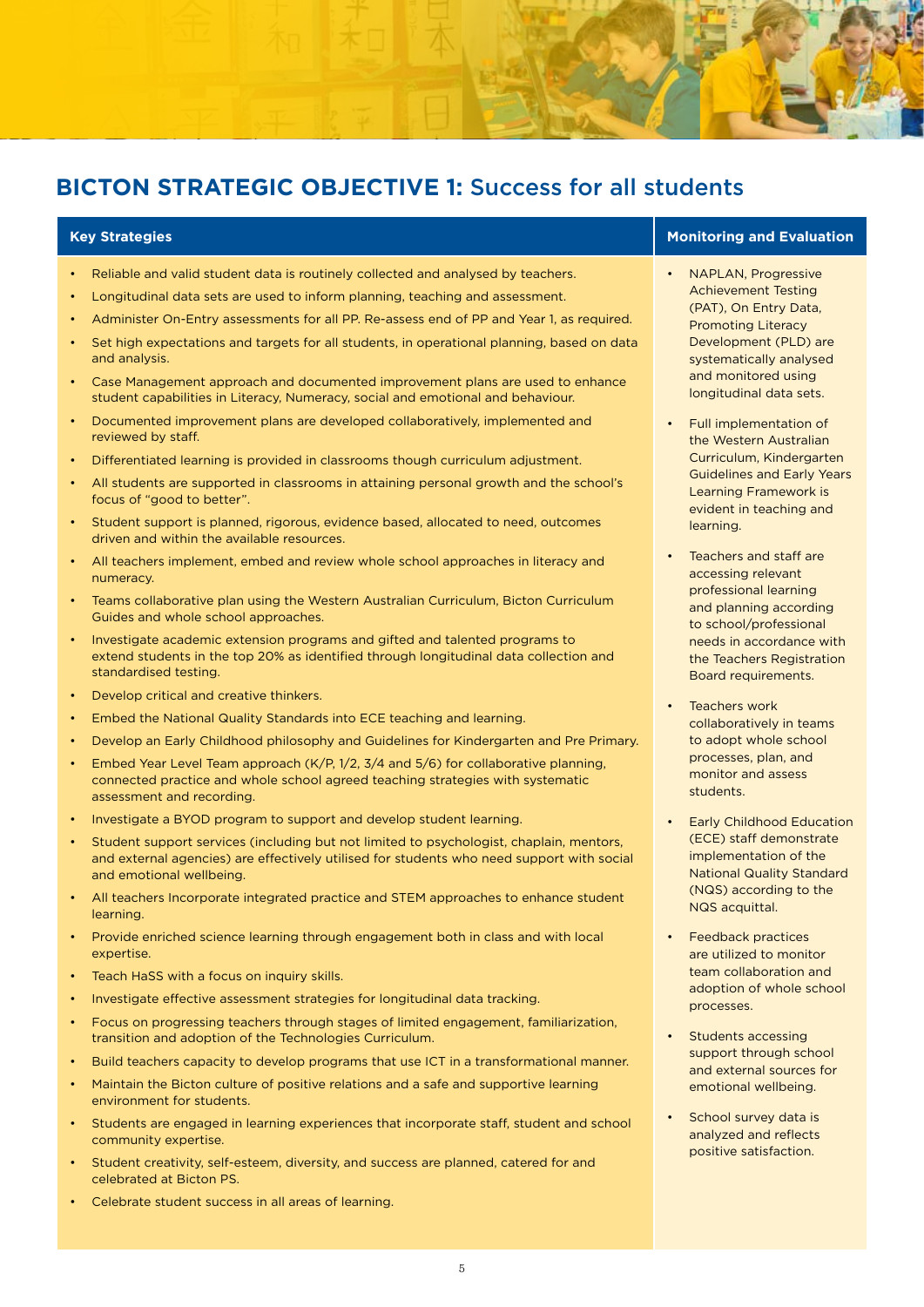

#### **BICTON STRATEGIC OBJECTIVE 2:** High quality teaching and leadership

We recognise the basis for improved student learning outcomes is high quality teaching and leadership.

#### KEY SCHOOL ATTAINMENT TARGETS

- Teachers self-assess overall to increasing proficiency using the AITSL Teacher Standards annually.
- Leaders self-assess overall to increasing proficiency using the AITSL leaders' framework annually.
- Build interest in and increase teachers completing their Senior Teacher or Level Three Classroom Teacher Status.

| <b>Key Strategies</b>                                                                                                                                                            | <b>Monitoring and Evaluation</b>                                       |
|----------------------------------------------------------------------------------------------------------------------------------------------------------------------------------|------------------------------------------------------------------------|
| Teachers and other school leaders are identified and provided with leadership<br>opportunities.                                                                                  | Feedback mechanisms<br>and reflection indicate                         |
| Identify teachers aspiring to be leaders to transition into Curriculum or Team Leader<br>Roles.                                                                                  | effective team working<br>relationships and actions                    |
| Further develop and embed a sophisticated distributed leadership model that enhances<br>$\bullet$<br>teacher effectiveness, student outcomes and whole school processes.         | (Surveys, meeting<br>agendas/minutes and<br>coaching sessions).        |
| Team Meetings focus on improving teaching, learning, assessment and monitoring.<br>$\bullet$                                                                                     |                                                                        |
| Curriculum Leader and Team Leader professional learning and meetings incorporate high<br>$\bullet$<br>level reflective practice to develop leadership skills and best practice.  | Effective whole school<br>teaching strategies and                      |
| Implement and embed a coaching program, through senior leadership support, for<br>$\bullet$<br><b>Curriculum Leaders and Team Leaders.</b>                                       | planning are implemented<br>in classrooms.                             |
| Teachers demonstrate exemplary classroom practice through strong application of the<br>$\bullet$<br>guiding Principles of Teaching, Learning and Assessment in their classrooms. | Ongoing professional<br>$\bullet$<br>learning is attended              |
| Build staff capacity for excellence in teaching through quality and relevant professional<br>learning opportunities.                                                             | based on the needs of the<br>school, staff and students.               |
| Extend the expertise of education assistants through collaboration and professional<br>learning.                                                                                 | Staff are involved in either<br>$\bullet$<br>leading or participating  |
| School teams and the School Board contribute to planning and setting school direction.                                                                                           | in Riverside Network                                                   |
| Innovation is identified, supported and promoted through Curriculum Teams, Year Level<br>$\bullet$<br>Teams, Senior Leadership and the community.                                | meetings and activities.                                               |
| Effective collaboration practices are continued and developed with local secondary<br>schools.                                                                                   | All teachers participate in<br>$\bullet$<br>peer to peer Lesson Study. |
| Bicton PS is actively involved in Riverside Network activities and School Development<br>$\bullet$<br>Days.                                                                      | Staff survey information<br>$\bullet$<br>reflects a positive culture.  |
| Quality differentiated teaching is observable in all classrooms.<br>$\bullet$                                                                                                    |                                                                        |
| Performance and Development includes team and individual self-reflection on whole<br>$\bullet$<br>school priorities.                                                             |                                                                        |
| Lesson Study (Observation, Reflection and Support Model) is a part of Bicton PS<br>$\bullet$<br>teaching practice and is utilised to enhance teaching and student outcomes.      |                                                                        |
| Staff are recognised and acknowledged for exemplary practice, quality teaching,<br>$\bullet$<br>contributions and valuing others.                                                |                                                                        |
| A positive school culture is owned by all staff and developed through team building<br>activities and approaches.                                                                |                                                                        |